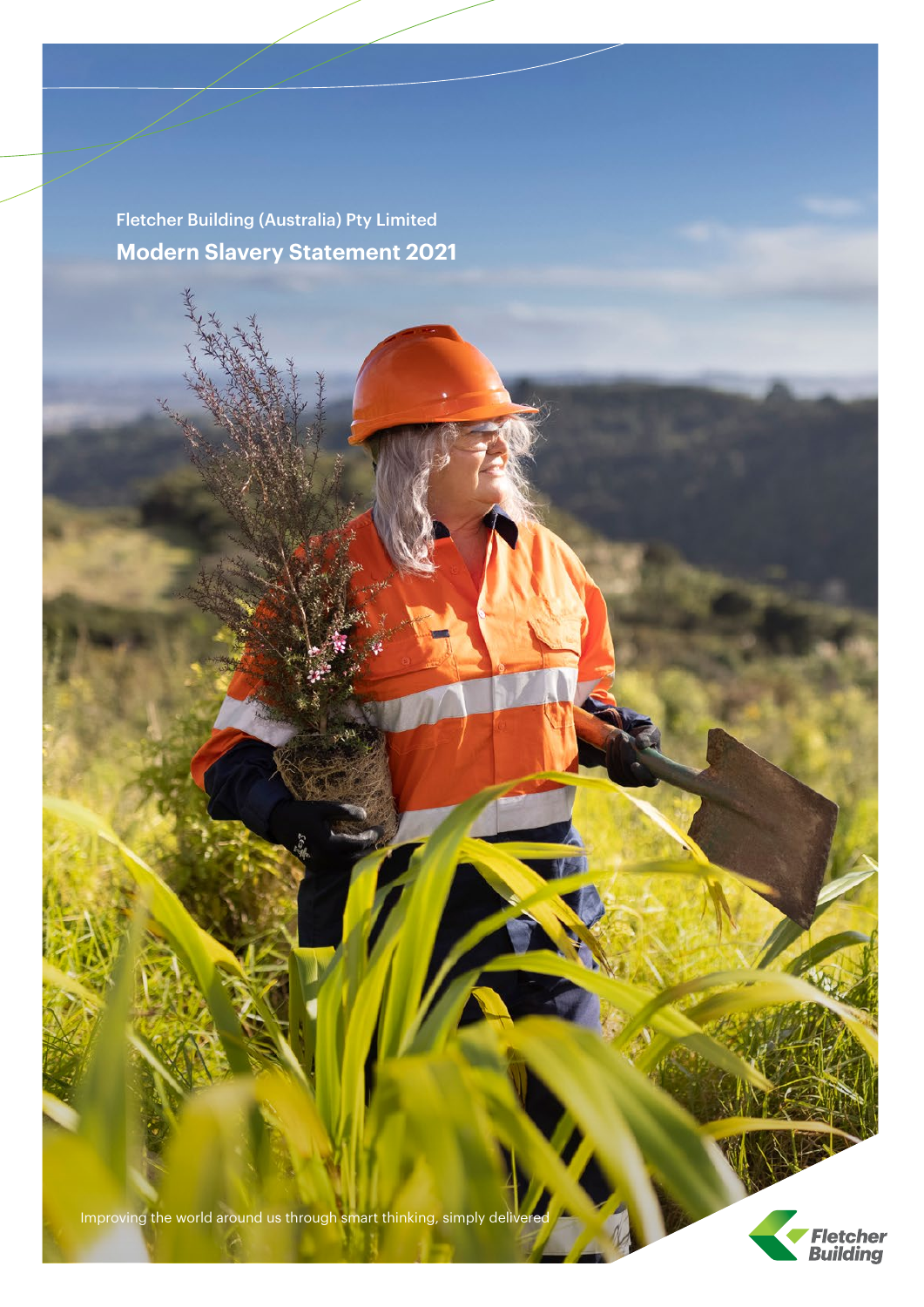## **A message from our Chief Financial Officer of Fletcher Building (Australia) Pty Ltd**



This is Fletcher Building's second Modern Slavery Statement, which sets out our continuously improving efforts to identify, manage and mitigate Modern Slavery risks in our operations and supply chains.

In the past year we have established further improvements in our response to vulnerable workers and human rights abuse. Our own response to COVID-19 has also reminded us how important our supply chain partners are to us and ensuring that we have appropriate relationships, controls and visibility into our supply chain is not only essential from a human rights perspective, but equally to our success as a business.

We are committed to achieving the highest standards of ethical behaviour in the conduct of our business and activities and our supply partners must equally hold our social and governance values on this journey. We support and respect the protection of human rights and endeavour to make sure that Fletcher Building and our supply partners are not complicit in human rights abuses. To this end, we will not tolerate slavery or human trafficking or abusive or unfair treatment in any part of our own business, or in any of our supply chains.

Our policies and practices in relation to procurement, human resources and corporate responsibility, support this commitment. Over the course of the past year we have seen our inaugural Modern Slavery framework become embedded into our supply chain and the commencement of the identification, review, and where required, escalation of high-risk suppliers for further investigation. Although this process has not resulted in any of our suppliers requiring remediation actions, we are not complacent as to the risks posed by Modern Slavery.

We have listened to feedback and improved our processes, and in the coming year we will be making further investments in training, guidance and Modern Slavery processes for our employees. In addition, we are moving from a 'procurement led' model to a 'business led' approach to Modern Slavery governance which will operationalise our policies, engaging more stakeholders across our business as we all have a responsibility to eradicate the risks of Modern Slavery.

This Modern Slavery Statement was approved by the Board of Fletcher Building (Australia) Pty Ltd.

MBrodie

Matthew Brodie Chief Financial Officer 20 December 2021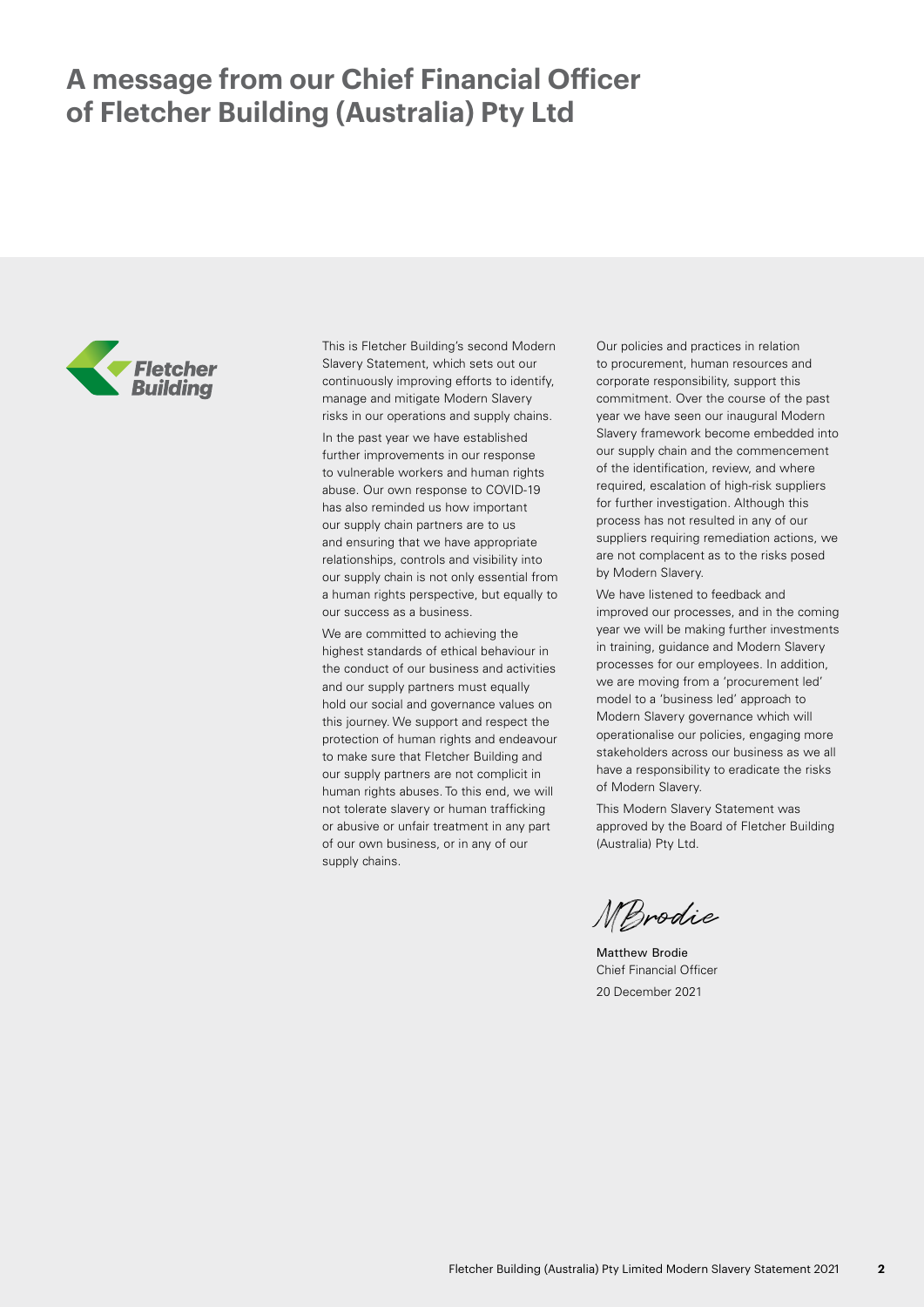

\*From FY21 Annual Report which includes the Rocla business. All references to currency in this Modern Slavery Statement use the Fletcher Building Group currency which is New Zealand dollars.

This statement is made and published on behalf of Fletcher Building (Australia) Pty Limited and its subsidiaries pursuant to s.14 of the Modern Slavery Act 2018 (Cth) (Aust) (the Act). References to "Fletcher Building", "we", "us", "our" are to these bodies, together with the related entities that carry on the Fletcher Building business inside Australia.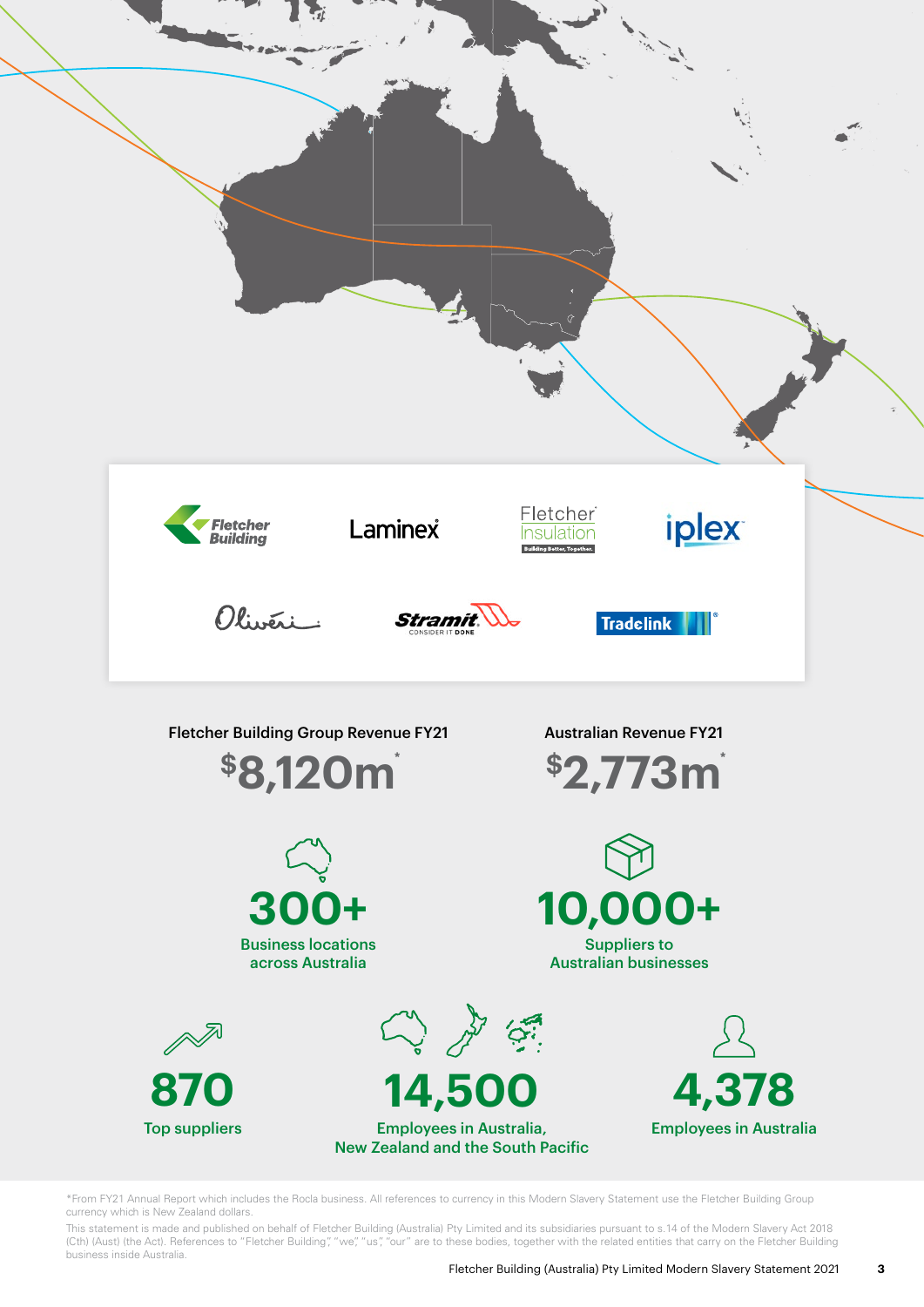## **Overview**

### Our impact spans the full construction value chain. We are driven through efforts to create a better more sustainable world. We want to be smart and innovative in all we do, making our customers' lives easier in the process.

Dual-listed on the ASX and NZX, Fletcher Building operates through six divisions – Building Products, Distribution, Concrete, Residential and Development, Construction, and Australia. Fletcher Building (Australia) Pty Limited ("Fletcher Building Australia") is Fletcher Building's holding company for its Australian Businesses.

Our Australian Businesses manufacture and distribute high-quality building materials for a broad range of industries, employing people at manufacturing, distribution and sales sites across Australia. We manufacture products used to build homes, buildings and infrastructure, including insulation, plasterboard, laminate surfaces, steel roofing, and plastic piping. The Australian operations span more than 300 operating sites across the country and employs approximately 4,378 people.

### The Australian Businesses include Laminex, Iplex Pipelines, Fletcher Insulation, Tradelink, Oliveri Solutions, and Stramit and those entities listed on page 9 (our Businesses).

During the reporting period, senior representatives from Fletcher Building Australia Group have actively engaged and consulted with all of our Businesses. This consultation was conducted via monthly procurement meetings, with supply chain representatives from each of our Businesses, where the Modern Slavery governance framework and the methodology for identification of risks in our business were actively discussed and best practices provided. In addition to this our audit function conducted a review (further details below) to assess the effectiveness of the implementation of our Modern Slavery policy in each of our Businesses.

### Member of **Dow Jones Sustainability Indices**

Powered by the S&P Global CSA

Fletcher Building has a comprehensive sustainability strategy, encompassing our operations and supply chain, and this includes a focus on human rights. We are members of the Asia-Pacific Dow Jones Sustainability Index, and of organisations including Champions for Change, the New Zealand Sustainable Business Council and Supply Nation in Australia that focus on improving diversity and representation within businesses and their supply chain.

#### **OUR OPERATIONS AND SUPPLY CHAIN**

Our Businesses have relationships with a large number of suppliers, both nationally and internationally. Over 90% of our largest suppliers are based in Australia, with the remainder of our products, raw materials and services sourced from a range of countries as shown by the diagram below.



We have diversified Businesses which have a wide range of products and services supporting our operations include:

- **Finished goods:** these goods include taps, sinks and a range of other items are sold to our end customers;
- **Raw materials:** are used in our manufacturing processes to produce a wide range of goods which are sold to our customers;
- **Services:** a range of service providers enable our operations across Australia;
- **Site, office and home locations:** our physical locations for manufacturing, distribution, retail, back-office administration and private homes;
- **Technology providers:** IT hardware and software service providers which support our operations;
- **Our workforce:** our workforce contains a mix of employees and labour-hire workers.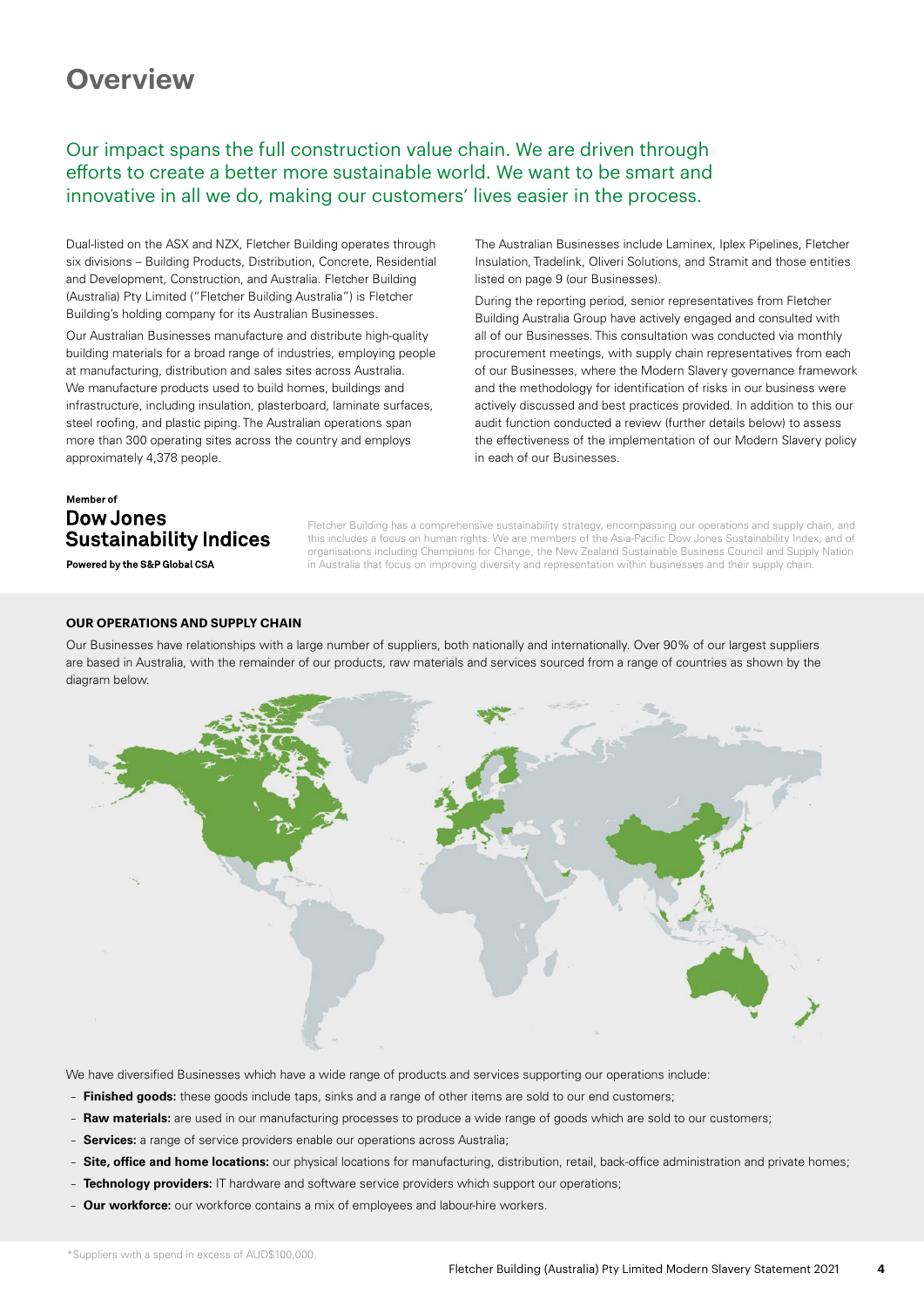## **Our Modern Slavery Risk Assessment**

#### **IDENTIFICATION OF MODERN SLAVERY RISKS**

A group of stakeholders from across our Businesses were brought together to review our response to the Act and external best practice available to be used to produce our response to Modern Slavery risks. The output of this group produced a risk-based approach to Modern Slavery risks to ensure that Fletcher Building Australia takes appropriate action to address the risk of Modern Slavery existing within our Business' supply chains.

#### **Our methodology for identification of Modern Slavery risks includes these key factors:**

**Spend with supplier:** The greater our spend with a supplier, the greater the level of understanding of each of our Businesses, resources and capacity to work together to ensure our standards are achieved and may reduce the risk of Modern Slavery.

**Supplier location:** Various regional influences such as cultural, political, regulatory or developmental status in some countries or regions may increase risks related to Modern Slavery.

**History of Modern Slavery related risks:** Suppliers in industries which are predisposed to low cost labour or have a history of unethical behaviour are monitored by our Dow Jones reporting tool and reported to our procurement team.

**Direct or indirect supply**: The type of goods or service procured will impact the chain of supply relating to that product or service with some goods having tiers of suppliers (indirect) and others being directly procured by Fletcher Building Businesses. Our visibility into each supplier reduces the more indirect the level of procurement. General speaking, finished goods will have a longer supply chain (more indirect) which will be further removed from Fletcher Building and have less transparency than raw materials or services supplied directly to us, where we will have more control and visibility with direct relationships.

**Status of contract:** We have updated our purchasing agreements and introduced our Supplier Code of Conduct which is required to be signed by each new or renewing supplier. Suppliers are also required to complete our Supplier Questionnaire; suppliers who refuse to complete or where answers are non-compliant will be escalated to our Australian Modern Slavery Steering Group.

**Ability to audit:** Suppliers which are audited either by Fletcher Building representatives or by third parties on behalf of Fletcher Building (and successfully pass our criteria) have a reduced risk to our Businesses.

#### **Our risk assessment and associated actions for our Businesses are outlined below:**

**Workforce (including labour hire) risk:** i.e. any person in Fletcher Building's workforce, whether employees or temporary labour hire workers, are subject to conditions which might be considered to constitute Modern Slavery. Our risk assessment concluded that the risk was higher for labour hire workers, although Fletcher Building has only a small portion of its total workforce employed as temporary workers, and all are within Australia or New Zealand.

Our Businesses employ over 4378 people in Australia with less than 10% of our workforce being temporary workers. Approximately 85% of our temporary workers are front line workers with the remainder being back-office support staff and managers. Recognising there is a greater risk of vulnerable workers in this community in 2021 we undertook a comprehensive review of our tier 1 labour hire suppliers and entered new agreements which include our new Supplier Code of Conduct and new health, safety and audit provisions to provide greater visibility and reduce the risk of abuse of this group.

#### **OUR WORKFORCE IN AUSTRALIA**

|                                               |                  |                                   |                                     | <b>Independent Contractors</b>        |
|-----------------------------------------------|------------------|-----------------------------------|-------------------------------------|---------------------------------------|
|                                               | <b>Employees</b> | Independent<br><b>Contractors</b> | <b>Front Line</b><br><b>Workers</b> | Back<br>Office /<br><b>Managerial</b> |
| Laminex                                       | 1,343            | 6                                 |                                     | 6                                     |
| <i>lplex</i>                                  | 500              | 4                                 | 1                                   | 3                                     |
| <b>Tradelink</b>                              | 1,335            | $\qquad \qquad -$                 |                                     |                                       |
| Oliveri                                       | 48               | -                                 |                                     |                                       |
| Stramit                                       | 792              | 149                               | 128                                 | 21                                    |
| Fletcher<br>Insulation                        | 245              | 124                               | 120                                 | 4                                     |
| Divisional<br>Support and<br><b>Functions</b> | 115              | 12                                |                                     | 12                                    |
| <b>Total</b>                                  | 4,378            | 295                               | 249                                 | 46                                    |
| Percentage                                    | 93.7%            | 6.3%                              | 84.1%                               | 15.9%                                 |

Source: HR survey completed in December 2021.

Number of Australian employees and contractors as at December 2021.

### $66$

The protection of people is paramount. We endeavour to make sure that Fletcher Building and our supply partners are not complicit in human rights abuses. To this end, we will not tolerate slavery or human trafficking, abusive or unfair treatment in any part of our own business, or in any of our supply chains. Our policies and practices in relation to procurement, human resources and corporate responsibility, support this commitment.  $\rightarrow$ 

Matthew Brodie, Chief Financial Officer, Fletcher Building (Australia) Pty Limited.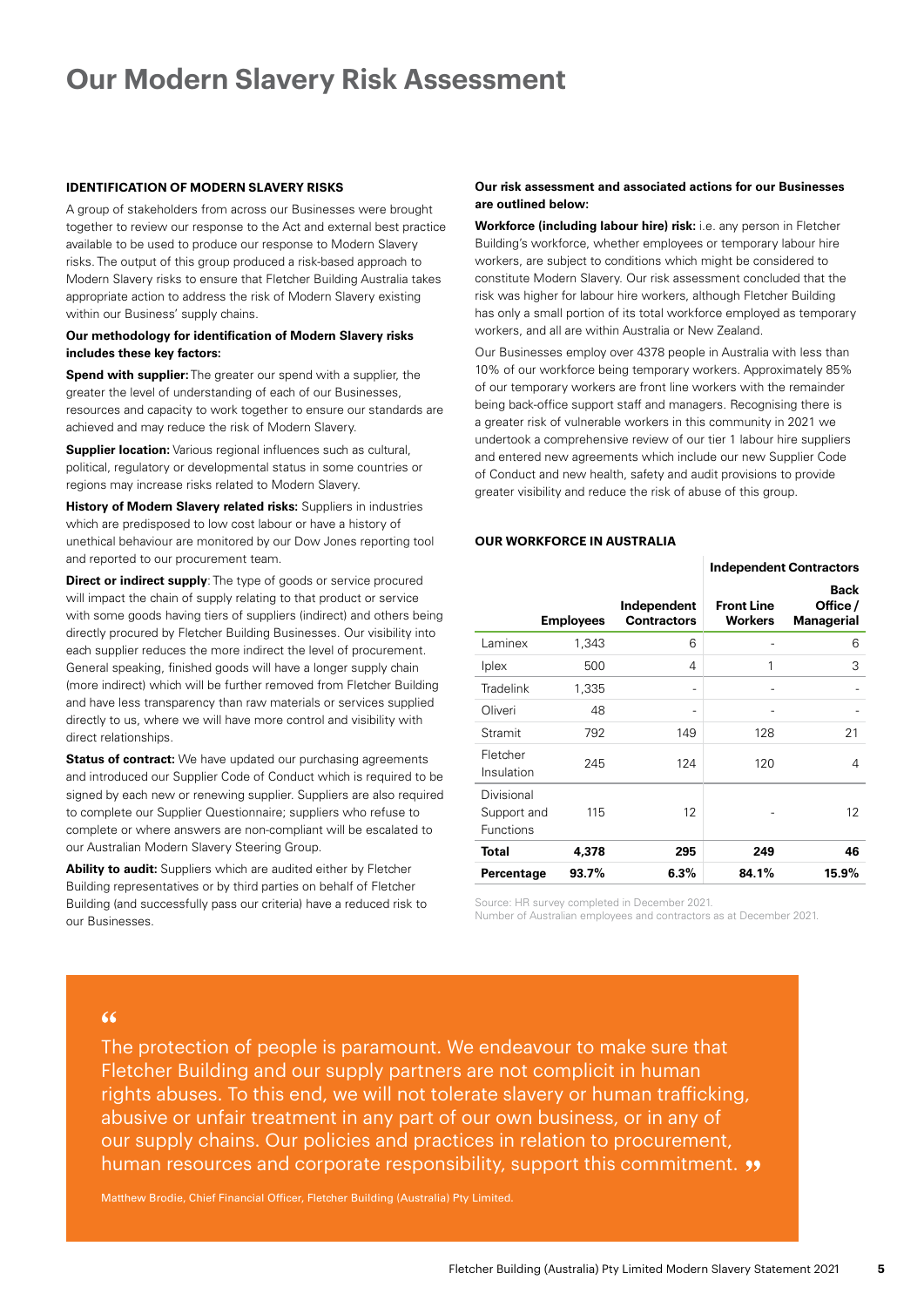## **Our Modern Slavery Risk Assessment**

**Supply chain risk:** i.e. suppliers of goods and support services for our production and distribution sites and/or office locations may subject their staff and contract workers to conditions which might be considered to constitute Modern Slavery.

#### **Our risk assessment concluded:**

- **Suppliers of goods:** i.e. the suppliers of raw materials and finished goods used in our supply chain such as raw materials (e.g. resins, steel), finished goods for resale (e.g. sinks, taps), consumables (e.g. personal protective equipment) and hired assets (e.g. forklifts, trucks), present for the most part a low risk as the vast majority are sourced from within Australia. In accordance with our risk methodology, those suppliers which manufacture overseas (e.g. Asia), have a history of Modern Slavery related risks, or those that have longer, indirect supply chains present a higher risk. To date no material risks or breaches have required remediation.
- **Service providers:** i.e. the suppliers of services to enable our sites and office locations to operate such as catering, security and cleaning, as well as freight and travel service providers, in some instances present a risk and have been monitored closely with all suppliers receiving Modern Slavery questionnaires and assessment by our reporting tool. To date, no material risks or breaches have required remediation.
- **Site, office and home locations:** i.e. the manufacturing, distribution and retail sites together with the offices and private homes we work from present a low-risk as they are all located within Australia.
- **Technology providers:** i.e. IT hardware and software and print services that support our business is generally considered low risk given the maturity of the industry, strong supplier reputations and professional nature of the services rendered.

#### **The most relevant of the policies and procedures that we have in place, and the steps that we have taken to mitigate against any risks of Modern Slavery, include:**

- **Our Supplier Code of Conduct** which sets out the conduct that we expect of our contractors and suppliers, and explicitly states that we will not tolerate slavery or human trafficking;
- **Our Human Rights Policy** outlines how Fletcher Building will uphold and monitor human rights within our business operations;
- **Our Sustainability Policy** which, among other things, confirms our commitment to uphold human rights within our business and across our supply chain;
- **Our Terms and Conditions of Purchase of Goods or Services** which aims to ensure that all goods and services acquired on behalf of Fletcher Building are acquired in line with procurement best practice, at the lowest acceptable risk profile and with proper consideration of the social, environmental and ethical impacts of such activity;
- **Our Global Whistleblowing Protection Service** which includes a free phone service known as 'FBuCall' which can be used by any Fletcher Building personnel, customer, supplier or other individual to report suspected unacceptable, unethical or illegal behaviour. This service is operated by external providers who act as an independent third party to ensure, amongst other things, that the calls are kept anonymous where requested by the user.
- **Employee Code of Conduct** sets out the behaviours and conduct that we expect of our employees and temporary workers across our Businesses.

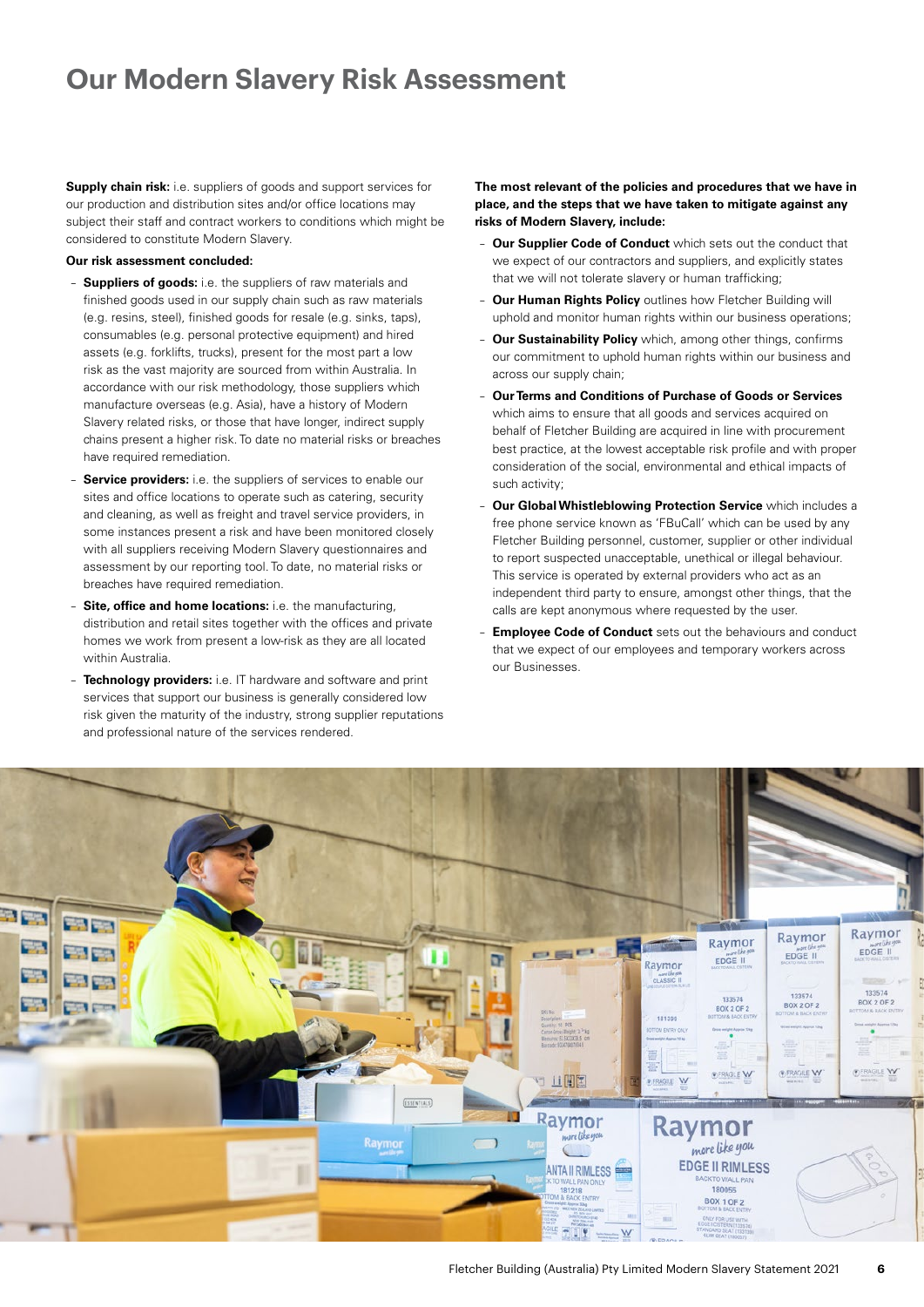## **Our governance, policies and procedures**

### We have a zero-tolerance approach towards Modern Slavery and all forms of discriminatory or exploitative behaviour and treatment.

#### **RISK MANAGEMENT GOVERNANCE**

Fletcher Building's risk management framework is aligned with ISO31000: 2018 Risk Management - Principles and Guidlines Standard. The purpose of the risk management framework is to ensure that the key risks we face are identified, assessed, controlled, monitored and reported, so that the Group can achieve its objectives and protect its staff, customers and reputation. The framework provides a consistent structure for: risk management, business processes, corporate knowledge and technology, and alignment with Group strategy.

The Group's risk management framework is based on the three lines of defence model, as shown in Figure 1 below. Responsibility for operational risk management sits with the managers in the individual business units and the divisional chief executives. Our risk management and assurance processes support this through our Group functions and are ultimately overseen by the Board and the executive leadership team. A dedicated internal audit team takes a risk-based approach to auditing key business activities and reports directly to the Audit and Risk Committee.

As part of its risk management responsibilities, the Audit and Risk Committee receives regular reports of the existing and emerging key risks, progress on the closure of recommendations that are generated through the risk engineering programme, current and target risk ratings as well as controls to mitigate or manage risks.

Below the Audit and Risk Committee, our Australian Modern Slavery Steering Group (which includes members from across Supply Chain, Finance and Legal) is responsible for developing and implementing initiatives that address and minimise the risk of Modern Slavery in our Businesses via a set of policies and procedures.



**Figure 1**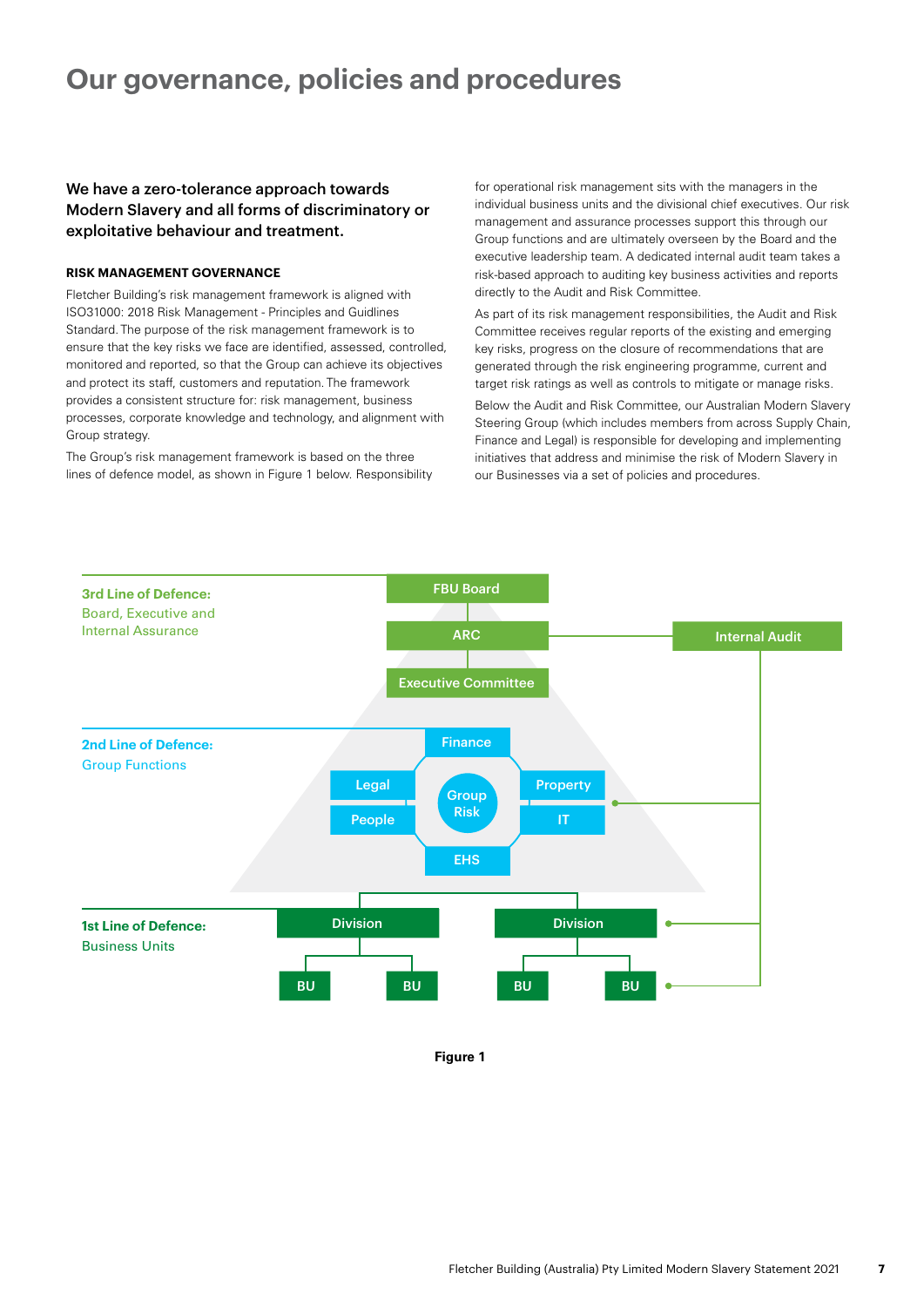## **Our actions**

### We recognise that the greatest risk of Modern Slavery is in our supply chain.

From a modern slavery perspective we have taken the following action to embed our policies and procedures:

- **Modern Slavery governance framework:** We have embedded a scalable framework to identify, track, escalate and remediate Modern Slavery risks across our Businesses which is currently led by procurement representatives from each of our business areas and reports to the Australian Modern Slavery Steer Group to assess any identified potential breaches.
- **Modern Slavery resources:** 
	- › Risk assessment tool: A risk assessment tool is used to support our review of supplier compliance with the Act by providing both historical and current information based upon tailored filters relevant to our Businesses.
	- › Supplier questionnaire: The user-friendly questionnaire is used for (i) new suppliers and (ii) existing suppliers operating in high-risk industries / geographies or otherwise identified as higher risk to us. The questionnaire requires suppliers to self-assess against the Fletcher Building Supplier Code of Conduct.
	- > Third parties: We use trusted third parties to support our risk assessments via the provision of supplier information and the performance of independent reviews.
	- › Training and best practice: In 2021 we updated our Modern Slavery assessment and awareness materials and shared our learnings via our monthly procurement calls with attendees from each of the Businesses.
- **Modern Slavery processes:** Our Modern Slavery risk assessment process for both existing and new suppliers ensures any identified risks are escalated quickly to key decision makers:
	- › New suppliers: our supplier onboarding process includes a risk-based assessment of new suppliers and requires the completion of the supplier questionnaire.
	- › For existing suppliers: we have identified those suppliers operating in high-risk industries, geographies or similar and required the completion of the supplier questionnaire.
- **Contractual protections:** Our updated supplier contract terms include warranties that suppliers comply with all Fletcher Buildings required 'attributes' including applicable laws, regulations, and Fletcher Building's Supplier Code of Conduct in an ethically compliant manner including with our standard business practices terms. These terms cover (amongst other things) labour and workplace management, and address matters such as child forced and involuntary labour, fair pay and working conditions, training, learning and development opportunities. Following feedback from our Businesses we will be introducing further contract management guidance to assist with the effective use of our contract terms across a variety of circumstances (for instance, where our contractual terms are not the basis for the supply of goods or services and in circumstances when purchase order terms are used).
- **Supplier audits:** The content and scope of our supplier audits have been updated to include reference to our updated Supplier Code of Conduct, workplace safety, labour laws and human rights compliance. In some instances, these audits are outsourced where location and/or greater Modern Slavery risks are identified. Where issues are identified, follow up audits are arranged to ensure that remediation measures are incorporated and, if not, escalated.
- **Outcome of these measures:** Following the implementation of these measures in 2021, a number of supplier issues were identified by representatives of the Businesses. In accordance with our Modern Slavery framework, these issues were then escalated from the Businesses to the Australian Modern Slavery Steer Group for consideration. Following review of each of these measures, in accordance with our risk methodology, it was determined that there were no significant issues or breaches across our Businesses in 2021.

#### **IMPACT OF COVID-19**

In FY21 we have continued to actively manage the risks arising from the COVID-19 pandemic. Through the year, the Group's crisis management framework has supported relevant business units and divisions to respond to the dynamic operational environment created by COVID-19. The Australia Division's Crisis Management Team was activated as and when required during the year to address groupwide COVID-19 responses.

The impact of COVID-19 has inhibited our ability to meet face-toface however we were able to meet virtually by the use of video conferencing technology to progress our actions required to address the risks of Modern Slavery. We have worked hard to maintain our supplier relationships and, where required, have opened new and transparent lines of communication in respect to the risks of COVID-19 with our supply chain partners.

Our Businesses continue to operate in full compliance with the government's Covid-19 response, changing laws and regulations, ensuring the continued health and wellbeing of our staff, contractors, partners and customers.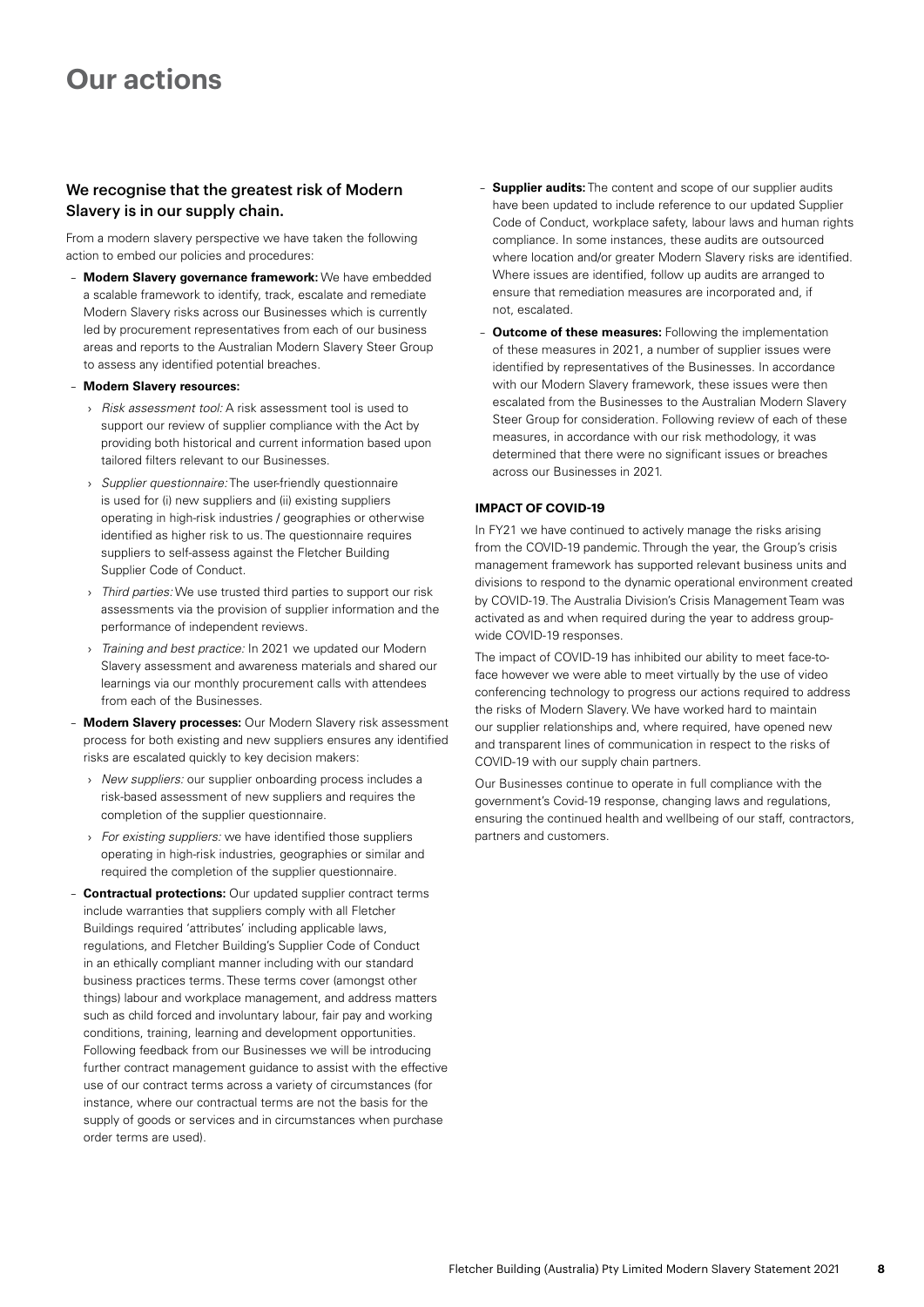# **Effectiveness of Our Actions to Prevent Modern Slavery and Future Plans**

### We recognise that our efforts to identify and address the Modern Slavery risks in our supply chain will be an ongoing and evolving process that we are committed to continue to build upon.

Whilst we have to date not identified any material Modern Slavery risks in our Businesses we are committed to continuous improvement so our audit team conducted a review of our supply chain and operations to determine what additional measures are required to address Modern Slavery risks in our Businesses. The assessment addressed:

- the awareness and understanding of Modern Slavery risks; and
- the effectiveness of the implementation of the Modern Slavery framework.

This feedback found that we needed to lift awareness generally as to the risks of Modern Slavery across our business, including the methodology we use to assess the risks of Modern Slavery and vulnerable workers. Subsequently, a number of recommendations have been endorsed to be implemented, including:

| <b>Focus Area</b>             | Objective                                                                                                                                                                                                       | <b>Target Outcome</b>                                                                                                                                                                       |  |
|-------------------------------|-----------------------------------------------------------------------------------------------------------------------------------------------------------------------------------------------------------------|---------------------------------------------------------------------------------------------------------------------------------------------------------------------------------------------|--|
| Awareness                     | Transition to a<br>business-led (rather<br>than supply chain-<br>led) approach to<br>raise awareness<br>of Modern Slavery<br>risks.                                                                             | Raise awareness and<br>embed application of our<br>Modern Slavery policies<br>and procedures within<br>the Businesses.                                                                      |  |
|                               | Improve the<br>application of our<br>Modern Slavery<br>framework by our<br>Businesses.                                                                                                                          | Refresh the Modern<br>Slavery framework<br>with (i) clear roles and<br>responsibilities; and (ii)<br>methodology to identify<br>Modern Slavery risks.                                       |  |
| <b>Risk</b><br>identification | Deliver training<br>which includes<br>the application<br>of our Modern<br>Slavery governance<br>framework and the<br>methodology to<br>identify potential<br>cases of Modern<br>Slavery in our<br>supply chain. | Refreshed Modern<br>Slavery content and<br>materials made available<br>to all supply chain<br>and non-supply chain<br>employees (who are<br>involved in material<br>purchasing activities). |  |
| Risk<br>mitigation            | Contract<br>management<br>guidance to assist<br>with enforcing of<br>our compliance<br>obligations on third<br>party suppliers.                                                                                 | Improved contract<br>outcomes for all Tier 1<br>supplier negotiations.                                                                                                                      |  |

We will introduce these measures, along with refreshed

whistleblower protection training, into our Businesses and operations as we continually adapt and strengthen our actions and response to the risks associated with Modern Slavery.

#### **APPROVAL**

This statement was approved by the board of Fletcher Building (Australia) Pty Limited for and on behalf of the relevant entities:

- Amatek Holdings Pty Limited
- Amatek Industries Pty Limited
- Amatek Investments Pty Limited
- Austral Bronze Crane Copper Pty Limited
- Bandelle Pty Limited
- Baron Insulation Pty Limited
- Crane Enfield Metals Pty Limited
- Crane Group Pty Limited
- Crane Share Plan Pty Limited
- Crevet Pipelines Pty Limited
- Crevet Pty Limited
- CTCI Pty Limited
- EE-Fit Pty Limited
- EFA Technologies Pty Limited
- FBHS (Aust) Pty Limited
- FBSOL Pty Limited
- Fletcher Building (Australia) Pty Limited
- Fletcher Building Products Australia Pty Limited
- Fletcher Industries Australia Pty Limited
- Fletcher Insulation Pty Limited
- Gatic Pty Limited
- Geraldton Independent Building Supplies Pty Limited
- Iplex Pipelines Australia Pty Limited
- Iplex Properties Pty Limited
- Key Plastics Pty Limited
- Kingston Bridge Engineering Pty Limited
- Laminates Holdings Pty Limited
- Laminex Group Pty Limited
- Laminex Overseas Holdings Pty Limited
- Laminex US Holdings Pty Limited
- Milnes Holdings Pty Limited
- Morinda Australia Pty Limited
- Northern Iron and Brass Foundry Pty Limited
- Oliveri Solutions Pty Limited
- Polymer Fusion Education Pty Limited
- S Cubed Pty Limited
- Stramit Corporation Pty Limited
- Tasman Australia Pty Limited
- Tasman Building Products Pty Limited
- TBP Group Pty Limited
- Tradelink Pty Limited